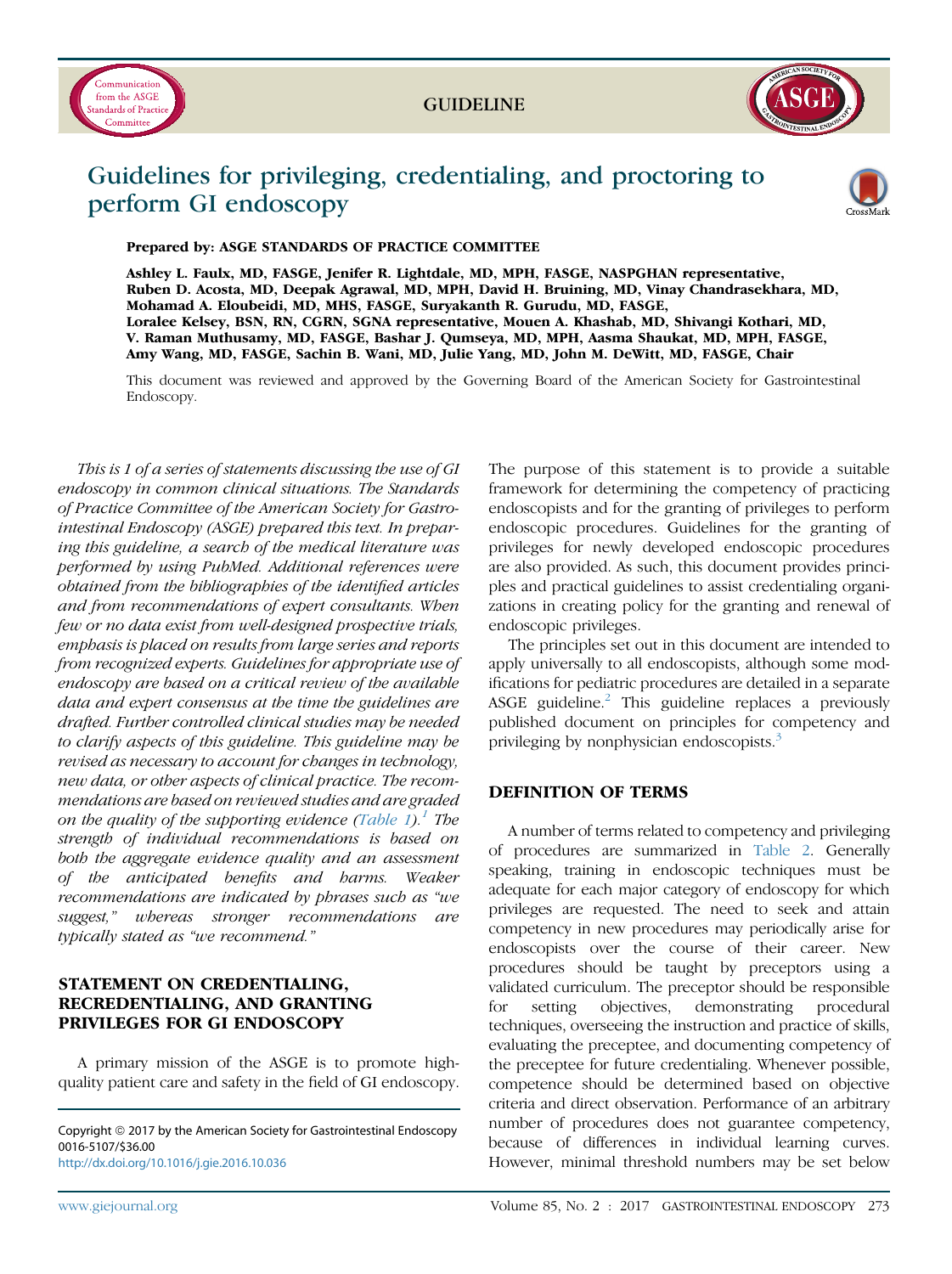<span id="page-1-0"></span>

| TABLE 1. GRADE system for rating the quality of evidence for guidelines |                                                                                                                                                  |                               |  |  |
|-------------------------------------------------------------------------|--------------------------------------------------------------------------------------------------------------------------------------------------|-------------------------------|--|--|
| <b>Quality of evidence</b>                                              | <b>Definition</b>                                                                                                                                | <b>Symbol</b>                 |  |  |
| High quality                                                            | Further research is very unlikely to change our confidence in the estimate of effect.                                                            | $\bigoplus\bigoplus\bigoplus$ |  |  |
| Moderate quality                                                        | Further research is likely to have an important impact on our confidence in the<br>estimate of effect and may change the estimate.               | $\bigoplus\bigoplus\bigodot$  |  |  |
| Low quality                                                             | Further research is very likely to have an important impact on our confidence in the<br>estimate of effect and is likely to change the estimate. | $\bigoplus\bigoplus$          |  |  |
| Very low quality                                                        | Any estimate of effect is very uncertain.                                                                                                        | ക്കററ                         |  |  |

Adapted from Guyatt et al.<sup>[1](#page-7-0)</sup>

TABLE 2. Common terms and definitions used when discussing criteria for attaining procedural competency, credentials, and privileges

| <b>Term</b>         | <b>Definition</b>                                                                                                                                                  |
|---------------------|--------------------------------------------------------------------------------------------------------------------------------------------------------------------|
| Clinical privileges | Authorization by an institution to perform a particular procedure or clinical service                                                                              |
| Competence          | The minimum level of skill, knowledge, and/or expertise derived through training and experience required to safely and<br>proficiently perform a task or procedure |
| Credentialing       | A process designed to assess and validate the qualifications of a licensed independent practitioner to provide patient care                                        |
| Credentials         | Documents provided after successful completion of a period of education or training as an indication of clinical competence                                        |
| Preceptor           | An endoscopist with clinical experience and appropriate credentials to train a preceptee in new techniques                                                         |
| Preceptee           | An endoscopist who possesses sufficient experience to master a new procedure cognitively and technically                                                           |
| Proctor             | An independent and unbiased endoscopist in a position to evaluate and monitor the skills and ability of another endoscopist                                        |

which competency cannot be assessed. Granting of privileges should be based on evaluation of competence of the endoscopist procedurally as well as his or her knowledge base, training, and experience.

# UNIFORMITY OF STANDARDS

The goal of a credentialing organization in granting privileges to perform endoscopic procedures must be to ensure the delivery of high-quality care for all patients undergoing endoscopic procedures. Uniform standards should be developed that apply to all hospital staff requesting privileges to perform endoscopy, regardless of medical specialty, and to all areas where endoscopy is performed. Criteria must be established that are medically sound and applicable to all wishing to obtain privileges for each specific endoscopic procedure.

Privileges should be granted independently for each major category of endoscopy, listed in [Table 3.](#page-2-0) The ability to perform one endoscopic procedure well does not imply adequate competency to perform others. Associated skills generally considered integral to an endoscopic category may be required before privileges for that category can be granted.

# GENERAL PRINCIPLES OF CREDENTIALING AND GRANTING HOSPITAL PRIVILEGES FOR GI ENDOSCOPY

Box 1 lists the basic principles of credentialing and privileging for GI endoscopy. The implementation of credentialing policies and the granting of privileges is the responsibility of individual healthcare organizations.<sup>4</sup> Credentialing can only begin after successful completion of a GI endoscopy training program in adult or pediatric gastroenterology or general surgery as described in a previous ASGE document.<sup>[5](#page-7-0)</sup> It should be the responsibility of the service chief or an individual in a comparable role to recommend individuals for privileges in GI endoscopy. The credentialing process should focus on the assurance of high-quality patient care and should be free from political or economic pressures.<sup>[6-11](#page-7-0)</sup> All ASGE guidelines that pertain to granting privileges for the performance of endoscopic procedures are intended to apply to all endoscopists regardless of medical specialty and all sites of service where GI endoscopy is performed.

#### STANDARDS OF PRACTICE DOCUMENTS FOR CREDENTIALING FOR GI ENDOSCOPY

In the following sections, the ASGE has developed credentialing guidelines, using evidence-based, objective measures whenever possible, for the following procedures/ skills: moderate sedation, EGD, colonoscopy, flexible sigmoidoscopy, capsule endoscopy, ERCP, EUS, EMR, endoscopic submucosal dissection, ablative techniques, enteral stent placement, deep enteroscopy (DE), and endoscopic enteral tube placement. [Table 3](#page-2-0) lists an evidence-based or expert consensus–derived minimum number for each procedure/skill that should be performed before assessment of competency and the granting of initial credentials/privileges.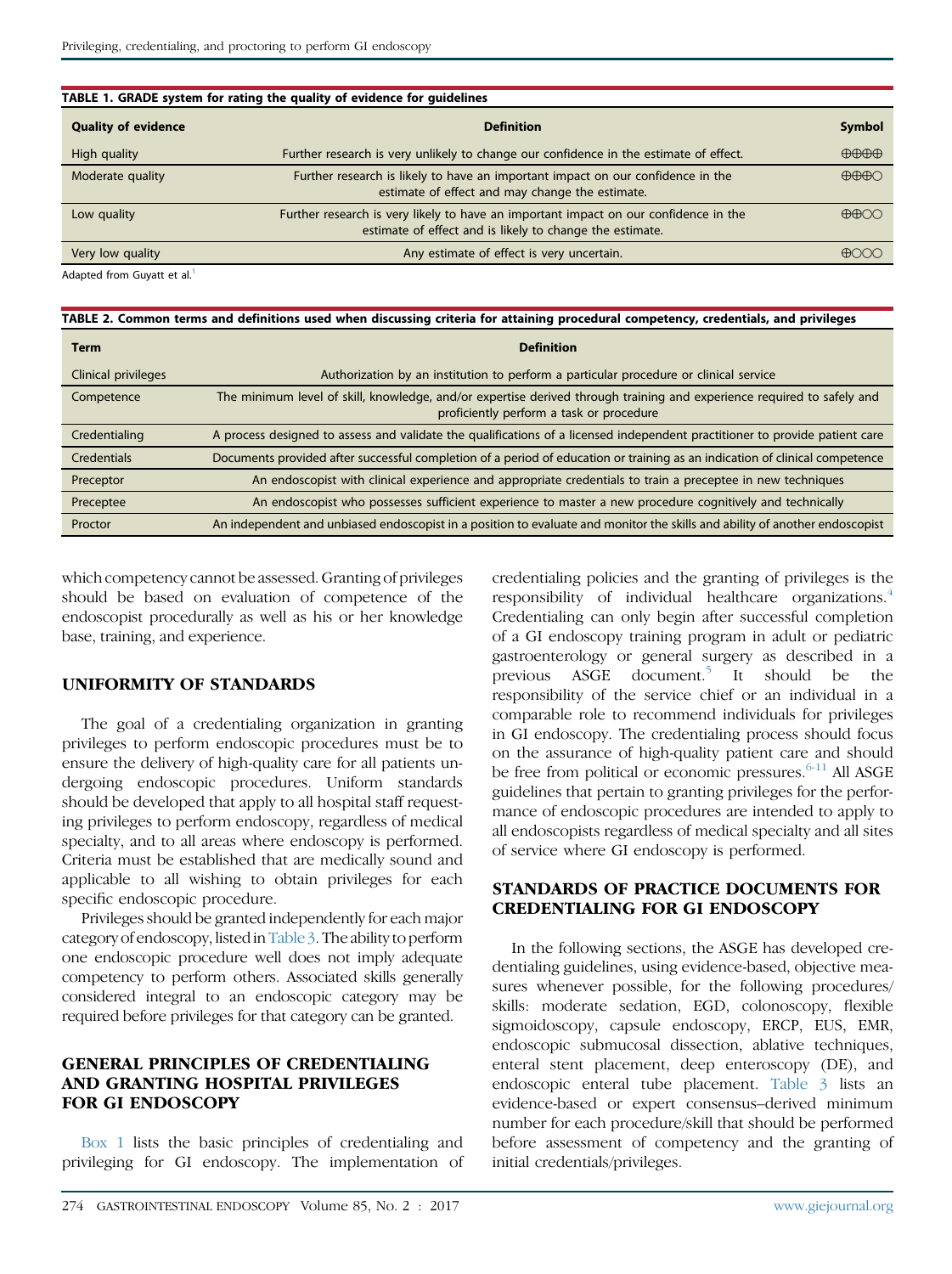<span id="page-2-0"></span>TABLE 3. Minimum numbers of specific endoscopic procedures/skills that should be performed before assessments of competency and/or seeking of credentials/privileges

| Procedure                                 | Minimum number to be performed before assessment of competency | <b>Quality of evidence</b>   |
|-------------------------------------------|----------------------------------------------------------------|------------------------------|
| Moderate sedation                         | 20                                                             | $\bigoplus$ OOO              |
| Upper endoscopy                           | 130                                                            | $\bigoplus$ OO               |
| Colonoscopy                               | 275                                                            | $\bigoplus\bigoplus\bigodot$ |
| Flexible sigmoidoscopy                    | 30                                                             | $\bigoplus$                  |
| <b>ERCP</b>                               | 200                                                            | $\bigoplus\bigoplus\bigodot$ |
| Capsule endoscopy                         | 20                                                             | $\bigoplus$ OOO              |
| DE, lower                                 | 20                                                             | $\bigoplus$ OOO              |
| DE, upper                                 | 10                                                             | $\bigoplus$ OOO              |
| EMR (upper GI)                            | 20                                                             | $\bigoplus$ OO               |
| Endoscopic submucosal dissection, stomach | 30                                                             | $\bigoplus$ OOO              |
| Ablation, Barrett's esophagus             | 30                                                             | $\bigoplus$ OO               |
| Enteral stent placement                   | 10                                                             | $\bigoplus$ OOO              |
| Enteral feeding tube placement            | 20                                                             | $\bigoplus$ OOO              |
| <b>EUS</b>                                | 225                                                            | $\bigoplus\bigoplus\bigodot$ |

DE, deep enteroscopy;  $\oplus$ , grade of evidence.

#### BOX 1. Principles of initial credentialing

Credentialing should begin after successful completion of a GI endoscopy training program.

- 1. Determination of endoscopic competence should involve assessments of both cognitive and technical components of each procedure.<sup>1</sup>
- 2. Appropriate documentation should be required for determination of competency in each procedure.
- 3. Credentials and privileges should be determined independently for each type of endoscopic procedure.
- 4. Credentialing for all procedures should require the ability to perform common associated therapeutic modalities.
- 5. Documentation of continued competence should be required for the renewal of endoscopic privileges.<sup>1</sup>

Adapted from Adler et al.<sup>[5](#page-7-0)</sup>

This document endorses the tenet that performance of a specific number of procedures does not guarantee competency.[12](#page-7-0) Competency should be assessed using objective criteria (using validated assessment tools when applicable) once the trainee has reached the evidencebased threshold for competency assessment. $6-11$  However, evidence-based thresholds that suggest competency should not be assessed below these recommended parameters. Even with objective measures of procedural success, the evaluation of endoscopic skills and the ability to interpret and incorporate these findings into patient care frequently require repeated direct observation of the candidate by an experienced endoscopist. Satisfactory performance of endoscopy should be determined and maintained through existing quality assurance mechanisms developed by individual hospitals and/or credentialing bodies.

#### Moderate sedation

Moderate sedation is administered during GI endoscopy to reduce patient anxiety and discomfort, improve procedural outcomes, and diminish any unpleasant patient memory of the event. Administration of moderate sedation requires a foundational knowledge in the pharmacodynamic profiles of sedatives, analgesics, and anxiolytics. A multisociety sedation curriculum for GI endoscopy has been developed that provides a comprehensive guide to train providers in all aspects of procedural sedation.<sup>[13](#page-7-0)</sup> Competency can be assessed through direct observation of technical skills and airway management during procedural sedation and by web-based programs designed to assess cognitive skills and the knowledge base required to provide sedation.<sup>[13](#page-7-0)</sup> Granting of privileges to endoscopists may also require completion and documentation of practical competencies, including Basic Life Support and Advanced Cardiac Life Support. Credentialing and recredentialing for moderate sedation should be performed in accordance with individual site of service or state requirements on procedural sedation.

#### **EGD**

A minimum of 130 EGD procedures, including 25 for the treatment of nonvariceal hemorrhage and 20 for the treatment of variceal hemorrhage, are recommended before competency is assessed.<sup>[14,15](#page-7-0)</sup> Minimum goals for performance of EGD should include successful intubation of the esophagus and pylorus in over 95% of examinations. Over the last 2 decades the role of EGD has expanded from a diagnostic tool to a therapeutic procedure. In addition to basic proficiency in mucosal inspection and biopsy sampling, the practitioner is expected to be able to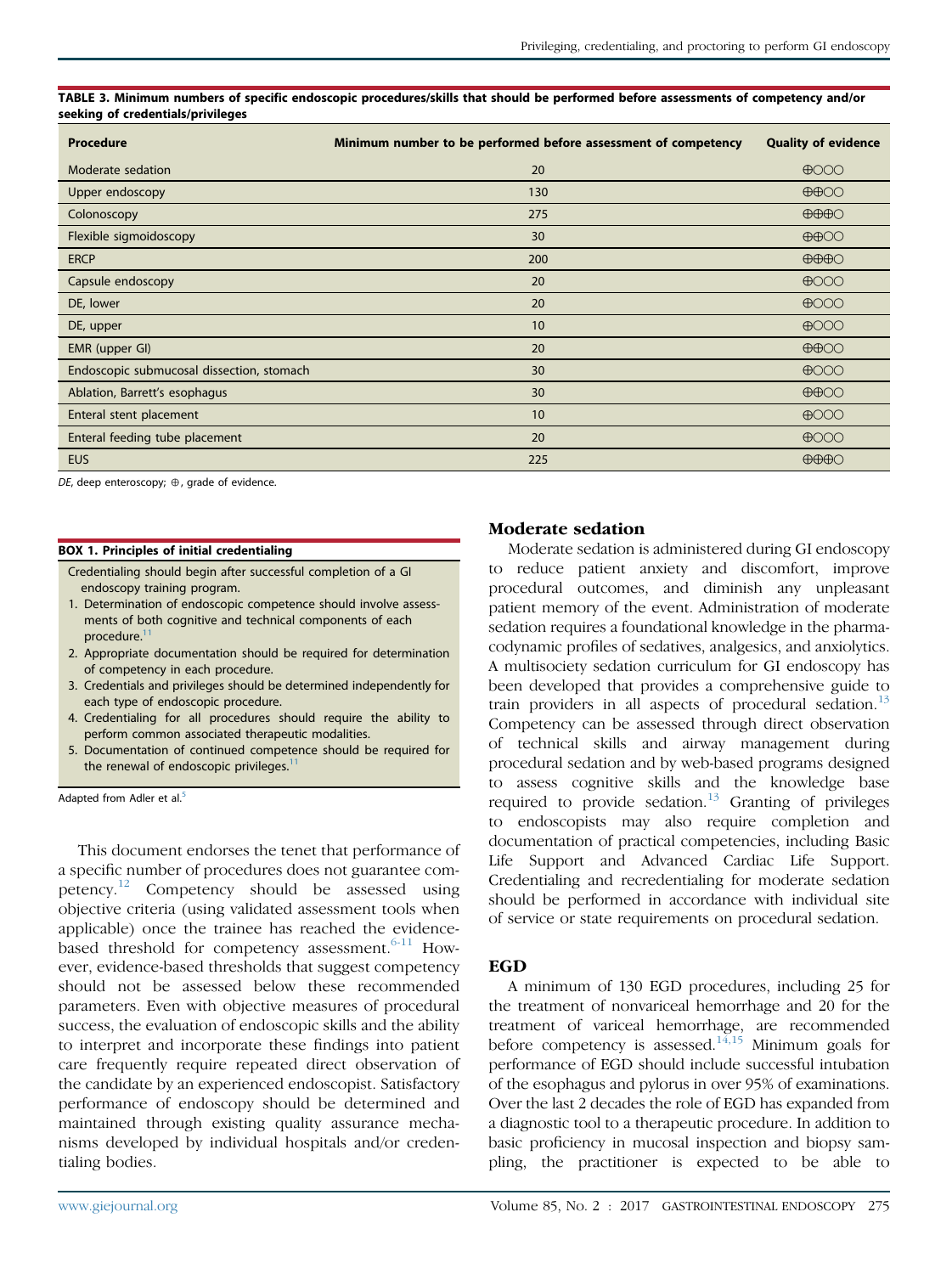competently control variceal and nonvariceal hemorrhage and perform esophageal dilation, snare polypectomy, and PEG tube placement. Additional therapeutic maneuvers such as pneumatic balloon dilation, stent placement, radiofrequency ablation, complex polypectomy, and cap- or band-assisted EMR, endoscopic submucosal dissection, and peroral endoscopic myotomy should require separate credentialing and monitoring to maintain privileges. $\frac{8}{3}$  $\frac{8}{3}$  $\frac{8}{3}$ 

# **Colonoscopy**

A minimum of 275 colonoscopies has been recommen-ded before assessment of competency<sup>[7,16](#page-7-0)</sup>; however, many endoscopists may not achieve technical competency despite completion of this number of procedures. $17,18$ Some data suggest that 500 colonoscopies may be required to consistently achieve cecal intubation in 90% of procedures for some trainees.<sup>[19](#page-8-0)</sup> For colonoscope insertion, technical competency is achieved when the endoscopist reaches the cecum in over 90% of examinations.

Cecal intubation rate alone may be an inadequate marker of overall technical competence, because it does not reflect the quality of the examination.<sup>[20](#page-8-0)</sup> Newer tools have been validated to overcome some of the limitations associated with prior assessment methods.<sup>[15,21-24](#page-7-0)</sup>

Expected basic technical skills of colonoscopy include the ability to perform full examination of the colon (including a retroflexed view of the rectum) as evidenced by an adenoma detection rate above recommended thresholds. $6-11$  The endoscopist must also be able to obtain targeted biopsy specimens, perform snare polypectomy, and achieve hemostasis. Advanced techniques such as stricture dilation, stent placement, and endoscopic submucosal dissection require separate credentialing and monitoring to maintain privileges.

# Flexible sigmoidoscopy

Technical competency in flexible sigmoidoscopy includes the ability to perform a full examination of the left side of the colon, retroflexed view of the rectum, and obtain targeted biopsy specimens.<sup>[25-27](#page-8-0)</sup> Completion of 30 flexible sigmoidoscopy procedures is recommended before competency can be assessed.<sup>[28](#page-8-0)</sup> For endoscopists who do not routinely perform colonoscopy, at least 20 of these procedures should be performed under direct supervision and should demonstrate a consistent insertion depth to more than 50  $\text{cm}^{29}$  $\text{cm}^{29}$  $\text{cm}^{29}$  Achievement of competency in colonoscopy implies competency to perform flexible sigmoidoscopy. More advanced skills such as hemorrhoidal banding or stent placement require further training and separate credentialing and monitoring to maintain privileges. Providers performing flexible sigmoidoscopy should complete a formal training program or documentation of the nature and procedure volume obtained with any alternative training. $^{28,30}$  $^{28,30}$  $^{28,30}$ 

# **ERCP**

ERCP is an advanced endoscopic procedure for treatment of biliary and pancreatic diseases. Competencybased credentialing decisions should be based on achievement of selective cannulation in at least 90% of procedures, accurately interpreting endoscopic and radiologic images, and successful sphincterotomy and stent placement when necessary. $31,32$  There are substantial learning curves associated with ERCP, especially related to selective biliary cannulation of the native papilla. Success has been linked with both experience and vol-ume.<sup>[33,34](#page-8-0)</sup> Although nearly all trainees pursuing ERCP training are expected to achieve competency in overall cannulation rates, at least 1 study suggests that consistent cannulation of native papilla may not occur before the end of a 3-year fellowship<sup>[35](#page-8-0)</sup> or even after completion of a year of advanced endoscopy training.<sup>[34](#page-8-0)</sup>

At least 200 supervised independent ERCP procedures should be performed before learner competency is as-sessed.<sup>[36-38](#page-8-0)</sup> In addition, a trainee should be expected to perform at least 80 independent sphincterotomies and 60 biliary stent placements.<sup>[36,39](#page-8-0)</sup> A grading scale for ERCP based on procedural difficulty has been adopted by the ASGE as part of their quality assessment document.<sup>[9](#page-7-0)</sup>

# Capsule endoscopy

The necessary case volume to achieve competency in capsule endoscopy varies among gastroenterologists, but a consensus minimum number of 20 supervised procedures has been recommended to interpret small intestine capsule examinations independently. $40-42$  The endoscopist should already possess substantial experience and competency in the recognition and management of endoscopic findings as evidenced by completion of a GI endoscopy or digestive diseases training program. Familiarity with the hardware and software systems necessary to perform and interpret the capsule endoscopy images is also required.

When possible, direct observation or review of saved cases by a qualified preceptor can aid in determining competency. Passing a formalized in-service examination or achieving a 90% or greater correlation rate of significant findings compared with a credentialed provider may be a reasonable expectation.<sup>[41,43](#page-8-0)</sup>

# Deep enteroscopy

DE has become the technique of choice for tissue acquisition or therapy within the GI tract between the ampulla of Vater and the ileocecal valve. DE techniques, which include double-balloon enteroscopy, single-balloon enteroscopy, and spiral enteroscopy, have both diagnostic and therapeutic capabilities.

There are no validated means of determining competency in DE. However, a recommended core curriculum for  $DE$  has been published.<sup>[43](#page-8-0)</sup> Endoscopists should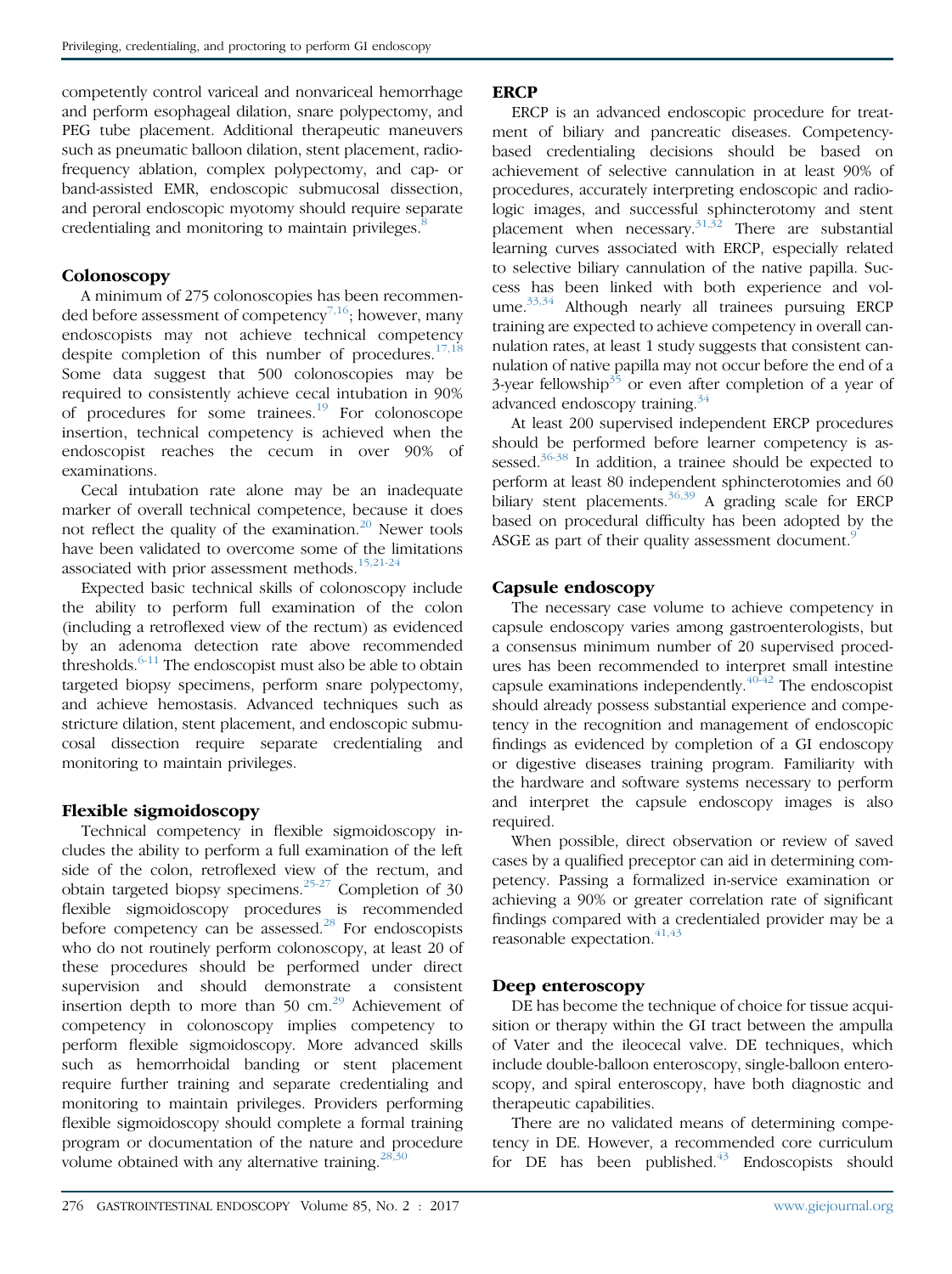An analysis of learning curves among expert endoscopists suggests that measurable improvement after 10 upper DE cases and 20 retrograde double-balloon enteroscopy cases are required to ensure stable overtube intubation of the ileum.<sup>46</sup> Performance of these minimum numbers has been associated with procedural success, complete examination of the small bowel, and shorter procedure durations.[47](#page-8-0)

# EMR

EMR involves the removal of superficial neoplasia of the GI tract. Endoscopists performing EMR should understand the role of EMR, management of adverse events, specimen retrieval, defect closure, and, when further staging of neoplasia is required, before attempted resection.<sup>[48](#page-8-0)</sup> EMR encompasses a variety of techniques that include injection, cap-assisted, and ligation-assisted resection. $49,50$ Recognition of the advantages of 1 technique over another is essential. The endoscopist should understand various options for managing residual neoplasia and be familiar with ablation techniques.

One study found that more than 20 EMR resections in the upper GI tract are required to achieve competency.<sup>[51](#page-8-0)</sup> EMR can be performed in any portion of the GI tract, but this recommendation is limited to Barrett's neoplasia. Similar data for colonic EMR are lacking, although it has been noted that, at the least, competency with colonoscopy and snare polypectomy for smaller lesions is required before training in advanced polypectomy.<sup>[52](#page-8-0)</sup>

# Ablative techniques

Endoscopic ablative techniques, including radiofrequency ablation, cryotherapy, and argon plasma coagulation, are primarily performed to eradicate vascular lesions and abnormal mucosa of the GI tract. The recommendations in this section apply specifically to the use of endoscopic ablation in the esophagus. Individuals performing ablative techniques in the esophagus should be familiar with mucosal inspection of Barrett's esophagus, EMR of Barrett's esophagus, the available accessories and devices, and the management of adverse events.

There are no published minimum procedure threshold criteria for assessment of competency in any of these techniques. An initial study of radiofrequency ablation procedure volume among 7 endoscopists suggested that increased procedure volume was associated with higher complete eradication rates of intestinal metaplasia.<sup>[53](#page-8-0)</sup> More recent data from a large multicenter registry found that performance of ablation in up to 30 patients Privileging, credentialing, and proctoring to perform GI endoscopy

reduced the number of sessions per patient required to achieve complete eradication of Barrett's esophagus.<sup>[54](#page-8-0)</sup>

# Enteral stent placement

Enteral stents provide luminal patency in various benign and malignant conditions of the GI tract.<sup>[28,31-33,55](#page-8-0)</sup> Indications, risks, and outcomes for esophageal, gastroduodenal, and colonic stent placement may differ, although principles of placement are similar. The endoscopist performing stent placement should have a comprehensive knowledge of available self-expandable metal stents and a basic knowledge in the use and interpretation of fluoroscopy. Institutions may require separate fluoroscopy credentialing and privileging for performing these procedures.

There is currently no standardized minimum number of procedures required before assessing competency in luminal stent placement. Nevertheless, it is expected that higher procedure volumes with congruent skill acquisition during training can produce improved clinical outcomes.<sup>[14](#page-7-0)</sup>

Identification of and ability to manage early, immediate, and delayed adverse events such as bleeding, perforation, stent migration, and stent occlusion with tissue/tumor ingrowth/overgrowth is also essential. Expertise in stricture dilation, ablation of tissue with therapies such as argon plasma coagulation, placement of additional stents, and retrieving/repositioning migrated stents is required.

# Enteral feeding tube placement

Endoscopically placed enteral feeding tubes, such as PEG, PEG with jejunal extension, or direct percutaneous endoscopic jejunostomy tubes, are used for long-term nutritional support. Endoscopists should be able to perform placement, replacement, and removal of feeding tubes and recognize the adverse events associated with these techniques. Placement of a PEG tube with jejunal extension may require the use of fluoroscopy, and therefore competency and appropriate credentialing in fluoroscopy are recommended.

A recently published document recommends a minimum of 20 supervised PEG tubes before competency can be assessed.<sup>[56](#page-8-0)</sup> There are no established guidelines for a minimum number of PEG with jejunal extension or direct percutaneous endoscopic jejunostomy procedures that should be performed before assessing competency. Placement of a direct percutaneous endoscopic jejunostomy tube is technically more difficult than placing a PEG tube and is associated with an increased risk of adverse events and overall lower technical success with direct percutaneous endoscopic jejunostomy when compared with PEG.<sup>[57](#page-8-0)</sup>

# **EUS**

EUS can be performed with or without FNA for both diagnostic and therapeutic purposes. Endoscopists who perform EUS should understand proper indications,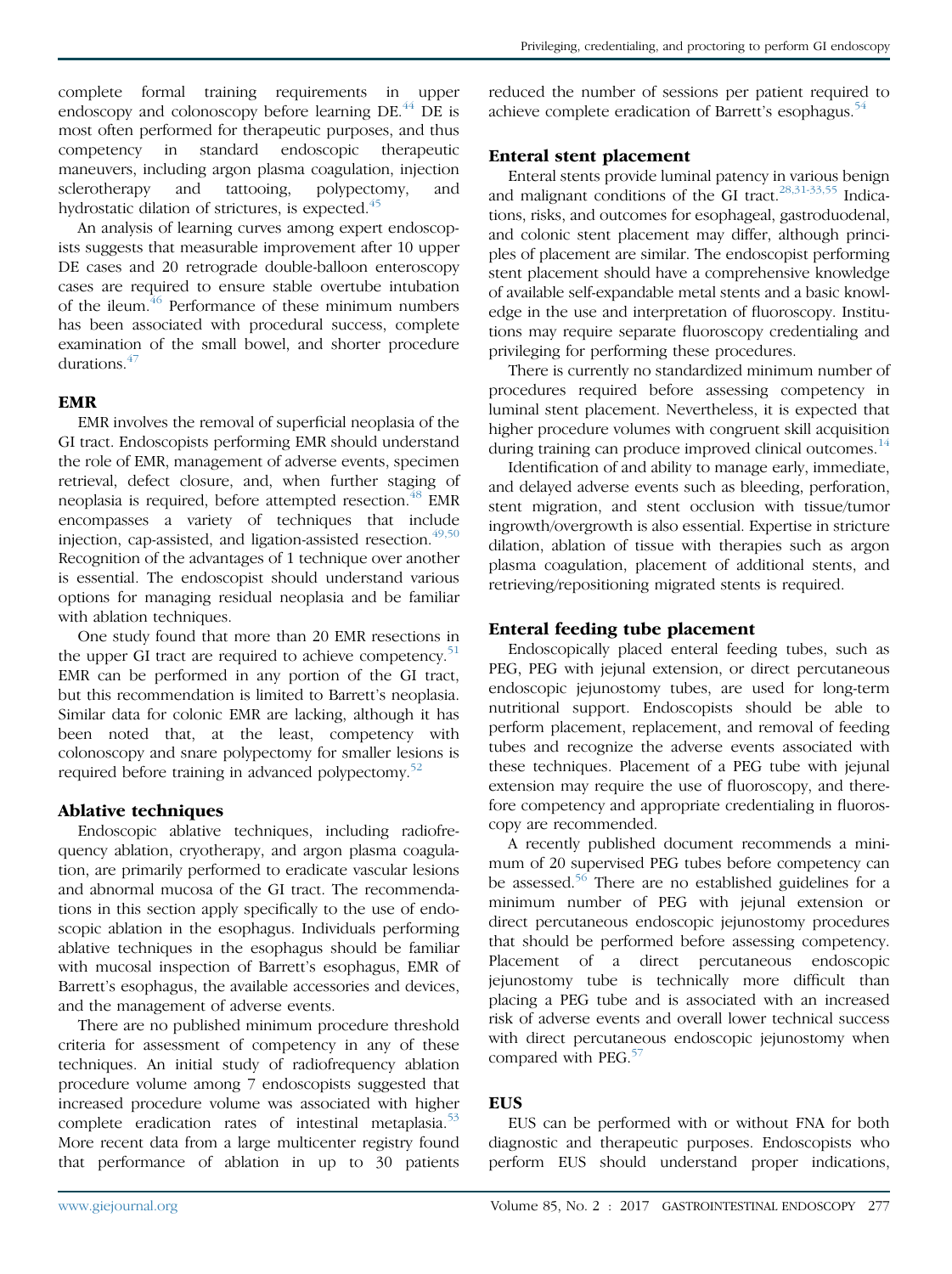applications, contraindications, and adverse events and appropriate alternatives. $10$ 

Current training guidelines recommend that at least 150 supervised EUS procedures should be performed before assessment of competence. It is further recommended that these 150 cases include a minimum of 50 EUSguided FNAs, 75 pancreaticobiliary cases, 75 mucosal cancer staging cases, and evaluation of 40 subepithelial le-sions.<sup>[58](#page-8-0)</sup> However, a study concluded that 150 cases might be inadequate to achieve competence and recommended at least 225 hands-on cases should be performed before competency can be assessed.<sup>[59](#page-8-0)</sup>

# EMERGING TECHNOLOGIES

The practice of GI endoscopy is dynamic and continues to evolve. Standard endoscopic procedures continually undergo refinement, and new major techniques are introduced. New technologies that have left the experimental and developmental stages with demonstrated efficacy may be ready for adoption into clinical practice. Endoscopists who have not received conventional formal training in newly developed techniques may wish to acquire necessary credentials. The degree of training, direct supervision, and proctoring will vary with endoscopist experience and with the nature of the procedure.

When possible, objective criteria of competency for emerging technologies should be developed, and practitioners should be presented a suitable framework for becoming credentialed. In some instances, the acquisition of competency with new technologic developments may require little effort beyond standard acquisition of endoscopic skill and experience. In other cases, however, the acquisition of competency will represent a major addition to the endoscopist's skills and knowledge base. In such instances, a vehicle for formal training will be required with documentation of competency.<sup>[5](#page-7-0)</sup> Instruction for new technologies may require training at another expert center.

# Minor versus major skills

"Minor skill" describes a new nonexperimental development that is a minor extension of an accepted and widely available technique or procedure (eg, radiofrequency ablation of Barrett's esophagus, over-the-scope clips). For most GI endoscopists, obtaining competency in a minor skill should involve education and practical exposure such as that obtained from short courses, training videos, endoscopic simulators, and interactive computer programs. $60$ 

For a minor skill, the duration of training should not be fixed but rather reflect the time needed for the participant to master it. Properly designed courses can introduce these new techniques to an endoscopist who already has a background and experience in basic skills. Technologic refinements in equipment, including improvements in commonly used equipment such as endoscopes, biopsy forceps, and snares, do not require formal training, and skill in these techniques can usually be mastered with the aid of instructional videos, package inserts, and demonstration of the technique by other endoscopists.

"Major skill" describes a new technique or procedure that by its nature involves a high level of complexity, interpretative ability, and/or new type of technology. In the initial phases of dissemination, acquisition of competency of emerging technologies involving major skills (eg, per-oral endoscopic myotomy, endoscopic submucosal dissection) should be confined to teaching centers and should require formal training. Furthermore, it is important to recognize that the completion of a short course or workshop that offers limited exposure to cognitive background data or technical skills will not, by itself, result in clinical competency and therefore should not be the sole mechanism for the acquisition of new major skills. $^{60}$  $^{60}$  $^{60}$  Instead, a preceptorship or other vehicle of formal instruction will generally be considered mandatory for the acquisition of major new skills.<sup>[17](#page-8-0)</sup> The preceptorship should be considered complete when the preceptee has achieved an acceptable level of competency that allows for fully independent performance of the major skill in question. The preceptor should supply written documentation of the successful completion of the preceptorship for credentialing purposes.

It is important to note that the U.S. Food and Drug Administration does not regulate new procedures as it does new drugs and devices. It is recommended that significant new procedural innovations be incorporated into institutional review boards or regulatory oversight at an early stage, so that patients are protected under the federal research regulations. However, the evaluation and implementation of new techniques is typically handled at a local, institutional level.

# PRINCIPLES OF PROCTORING FOR ENDOSCOPIC PRIVILEGES

Proctoring may represent an important part of granting endoscopic privileges. Proctoring involves an observational assessment of skills by a credentialed endoscopist that may be used in addition to data from a peer-review process. Candidates for proctoring may include applicants for new staff appointments, incumbent staff members trained in additional or novel procedures, and staff members undergoing routine recredentialing processes or remediation.

The role of proctor is to act as an independent and unbiased monitor with the goal of evaluating, not teaching, the technical and cognitive skills of another endoscopist. It is important that a proctor has no physician or patient relationship with the patient being treated and does not participate directly in patient care. In this way, the proctor remains responsible to the institution and to the process of credentialing those who are seeking endoscopic privileges at an institution. As such, a proctor should not receive a fee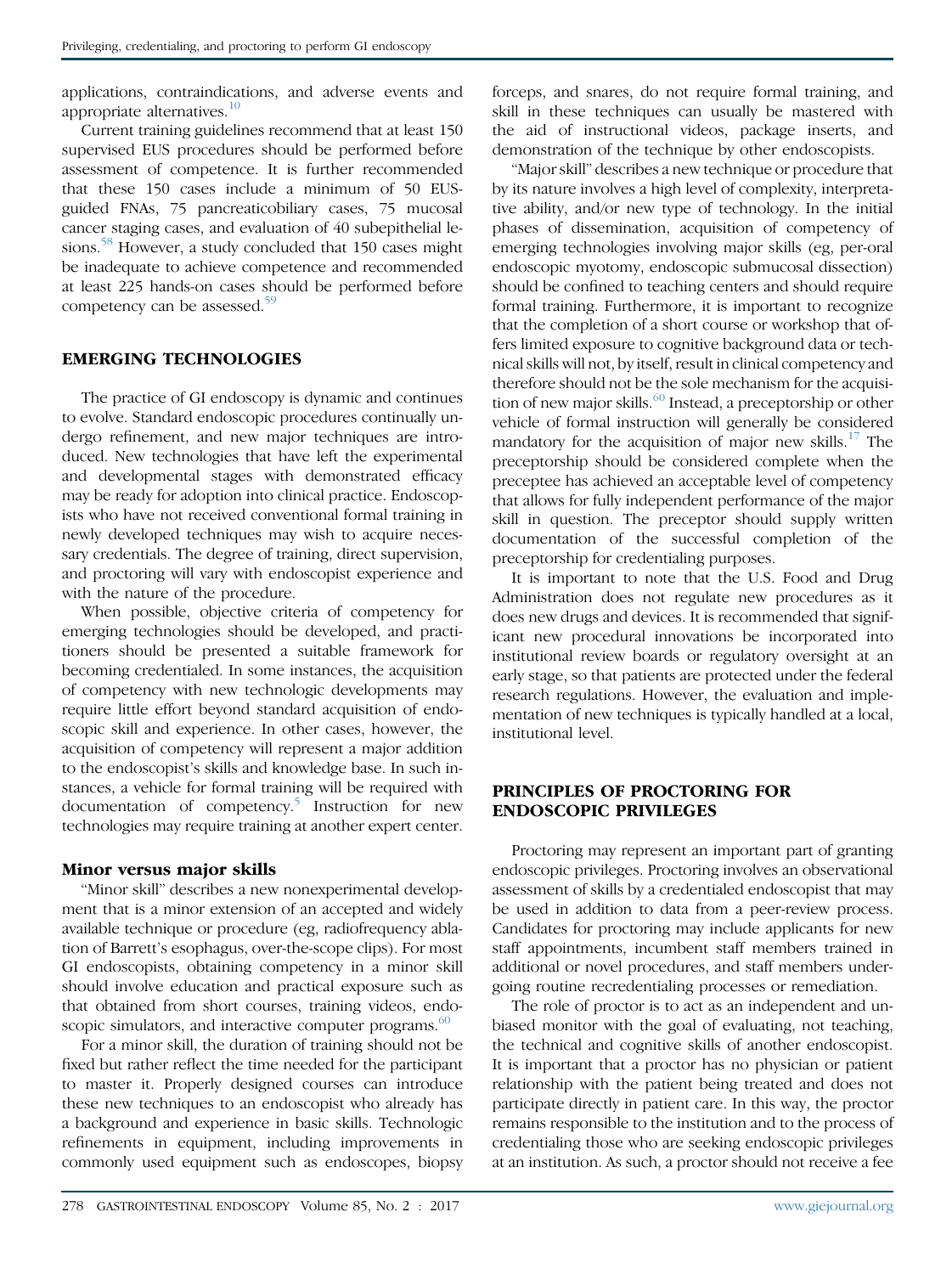related directly to patient care while proctoring but may receive compensation from the institution for time spent providing proctoring services.

# Development of a proctoring policy

Guidelines for proctoring should be specifically included in institutional bylaws as an integral part of the credentialing and privileging process. In departmentalized institutions, it is possible to have bylaws that specify proctoring protocols at the department level.

Proctoring may also be appropriate for privileged incumbent medical staff but have insufficient procedural volume for a given endoscopic procedure. Proctoring may also be 1 of several appropriate actions that can be taken when a potential practice problem with an individual endoscopist is identified by the institution's quality improvement or risk management programs. Provisions for failure to meet the minimum expected competency during proctorship should be outlined, including recommendations for additional training or restrictions of certain privileges and potential avenues for remediation.

#### Proctoring process

A proctor should be an endoscopist who is credentialed in the procedure being observed and in possession of sufficient expertise to judge the quality and skills of the applicant. He or she should be free of actual or perceived conflicts of interest that may create a bias against or in favor of the applicant. The proctor should directly observe endoscopic procedures by the credentialing candidate for a prespecified period of time or number of cases, as determined by institution-specific bylaws. The proctor should evaluate all aspects of the management of care provided by an applicant during a proctored case, as outlined in Table 4. Applicants must demonstrate competency in both diagnostic and therapeutic maneuvers common to the procedures for which they are seeking credentials.

Once the proctoring process is completed, a confidential written report should be forwarded to the institution for review. The credentialing committee can use the reports to grant privileges to endoscopists with demonstrated clinical competency. Applicants subject to proctoring should retain all rights of appeal under the credentialing process as set forth by the institution.

To minimize liability, the proctor should (1) not interfere with the proctored endoscopist; (2) not offer advice or interact with the patient, other than for the purpose of personal introduction and to state the proctoring role; and (3) only report to the institution or regulatory body that the proctor is representing unless substandard medical care that is harmful to the patient is witnessed. In the event that a proctor notices substandard and detrimental medical care, it is considered appropriate for the proctor to take remedial action. In such a situation, the proctor should first consider contacting an appropriate superior and asking the

#### TABLE 4. Components to be evaluated during assessment of endoscopy competence

- Reviews patient records/x-ray films
- Identifies potential risk factors
- Understands indications/contraindications
- Believes findings will influence management
- Obtains proper informed consent
- Uses appropriate sedation
- Intubates GI tract with good technique
- Correctly identifies landmarks
- Conducts thorough examination
- Detects and identifies all pathologic conditions
- Completes the examination within a reasonable period
- Obtains tissue sample properly
- Performs therapeutic maneuvers successfully/effectively
- Recognizes and manages procedure-related adverse events
- Prepares an accurate report
- Plans correct management and disposition
- Discusses findings with patient/family and other healthcare providers
- Arranges proper follow-up, review of pathologic findings, and case outcome

proctored endoscopist to stop his or her substandard actions (if possible). Only as a last resort should the proctor actually intervene; when this occurs, appropriate documentation is imperative. $53$  When an individual being proctored has an associate who also holds privileges in the procedure being proctored, it may be appropriate to ask the associate to be present and to assist (if necessary) to potentially avoid any need for a proctor to intervene.

Any direct patient intervention by the proctor should be disclosed in the patient's chart and in a confidential report prepared by the proctor to the credentials committee. The presence of a proctor may or may not be discussed during the process of informed consent, and the proctor may not be present when an informed consent is obtained. Legal counsel should be consulted to take greatest advantage of peer-review immunity available under state law, which varies from state to state.

# RECREDENTIALING AND RENEWAL OF ENDOSCOPIC PRIVILEGES

It is the responsibility of each institution to develop and maintain guidelines detailing the methods and frequency required to grant and renew privileges in endoscopic procedures. Recredentialing of endoscopic privileges generally follows regional or state regulations but has been mandated by national accrediting organizations to occur every 2 to 3 years. Individual institutions should have a mechanism in place for addressing instances when minimal competency cannot be assured. These mechanisms may include proctoring, participation in continuing medical education offerings, retraining, or limitation of privileges.

The goal of recredentialing is to ensure continued clinical competency, promote continuous quality improvement,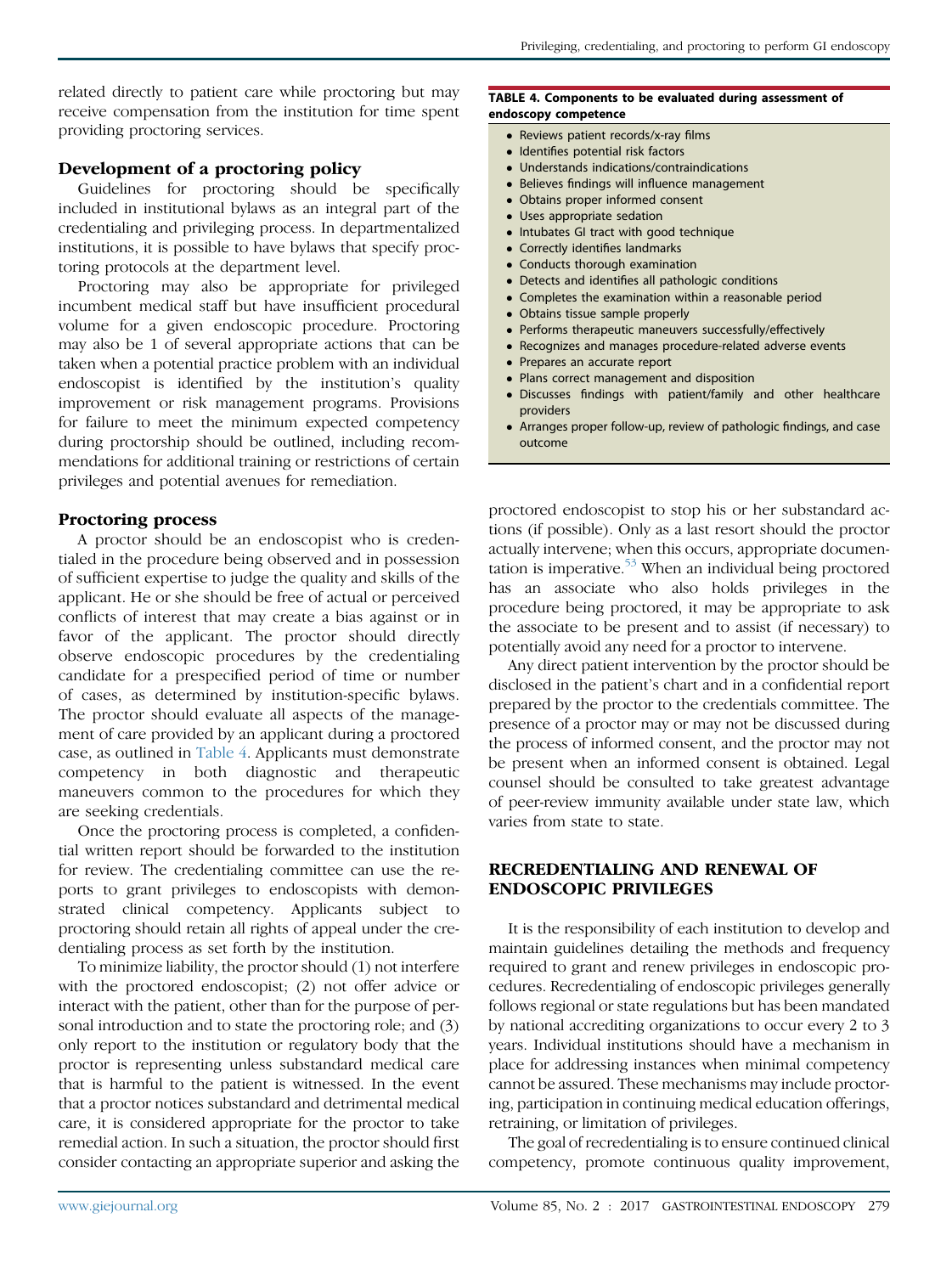<span id="page-7-0"></span>and maintain patient safety.  $6-11,35$  The principles of maintenance of competency should be applied in conjunction with those of national accrediting organizations. Ensuring continued competency in the performance of endoscopic procedures includes ongoing assessment of quality benchmarks as set forth in published guidelines. $6-11$  Institutions should track outcome data and adverse event rates of individual endoscopists. In addition, there should be evidence of engagement in educational and clinical activities with a focus on continuous quality improvement. Finally, it is important to have documentation provided by an applicant of continued cognitive training in endoscopic procedures through participation in educational activities and/or quality improvement activities. For endoscopists who cannot demonstrate minimal competency, institutions should have mechanisms in place to allow performance improvement and reprivileging. These may include proctoring, participation in CME offerings, retraining, or limitation of privileges if minimal competency cannot be fully established.

Decredentialing may be required for individuals who fail to meet accepted national and institutional requirements for competency in endoscopy. A previously employed or decredentialed endoscopist may wish to pursue recredentialing at a future time. Although there are no data on this situation, we suggest that a physician who has not performed endoscopy for at least 12 months or was previously decredentialed for failure to meet appropriate national or institutional requirements should be proctored by at least 1 credentialed endoscopist to document competency in the procedures requested.

# RECOMMENDATIONS

- 1. We recommend that training in endoscopic techniques must be adequate for each major category of endoscopy for which privileges are requested.  $\oplus \oplus \oplus \oplus$
- 2. We recommend that whenever possible competence should be determined by objective criteria and direct observations and that an arbitrary number of procedures does not guarantee competency. However, minimal threshold numbers for initial credentialing may be set below which competency cannot be assessed.  $\Theta \Theta \Theta$
- 3. We suggest that uniform standards be developed that apply to all hospital staff requesting privileges to perform endoscopy, regardless of medical specialty.  $\oplus \oplus \odot \odot$
- 4. We recommend documentation of continuing satisfactory performance using quality benchmark data that should allow an institution to renew the privileges of an endoscopist for that procedure.  $\oplus \oplus \oplus \odot$
- 5. We recommend that guidelines for proctoring be included in institutional bylaws to assist in the credentialing and privileging process.  $\oplus \oplus \oplus \odot$
- 6. We recommend that individual institutions should have mechanisms in place for addressing instances when

minimal competence cannot be ensured, including proctoring, participation in CME offerings, retraining, or limitation of privileges.  $\oplus \oplus \oplus \odot$ 

# DISCLOSURE

The following authors disclosed financial relationships relevant to this publication: V. Chandrasekhara: Consultant for Boston Scientific and Olympus; M. A. Khashab: Consultant for BSCI; V. R. Muthusamy: Consultant for Boston Scientific, research support and honorarium recipient from Covidien GI Solutions; J. Yang: Consultant for Cook; J. M. DeWitt: Consultant for Olympus America. All other authors disclosed no financial relationships relevant to this publication.

Abbreviations: ASGE, American Society for Gastrointestinal Endoscopy; DE, deep enteroscopy.

#### **REFERENCES**

- 1. [Guyatt GH, Oxman AD, Vist GE, et al. GRADE: an emerging consensus](http://refhub.elsevier.com/S0016-5107(16)30723-4/sref1) [on rating quality of evidence and strength of recommendations. BMJ](http://refhub.elsevier.com/S0016-5107(16)30723-4/sref1) [2008;336:924-6](http://refhub.elsevier.com/S0016-5107(16)30723-4/sref1).
- 2. [ASGE Standards of Practice Committee; Lightdale JR, Acosta R,](http://refhub.elsevier.com/S0016-5107(16)30723-4/sref2) [Shergill AK, et al. Modifications in endoscopic practice for pediatric](http://refhub.elsevier.com/S0016-5107(16)30723-4/sref2) [patients. Gastrointest Endosc 2014;79:699-710.](http://refhub.elsevier.com/S0016-5107(16)30723-4/sref2)
- 3. [ASGE Standards of Practice Committee; Ikenberry SO, Anderson MA,](http://refhub.elsevier.com/S0016-5107(16)30723-4/sref3) [Banerjee S, et al. Endoscopy by nonphysicians. Gastrointest Endosc](http://refhub.elsevier.com/S0016-5107(16)30723-4/sref3) [2009;69:767-70](http://refhub.elsevier.com/S0016-5107(16)30723-4/sref3).
- 4. [Stillman BC. Hospital and health plan liability in granting privileges for](http://refhub.elsevier.com/S0016-5107(16)30723-4/sref4) [endoscopy. Am J Gastroenterol 2005;100:2146-8](http://refhub.elsevier.com/S0016-5107(16)30723-4/sref4).
- 5. [Adler DG, Bakis G, Coyle WJ, et al. Principles of training in GI endos](http://refhub.elsevier.com/S0016-5107(16)30723-4/sref5)[copy. Gastrointest Endosc 2012;75:231-5.](http://refhub.elsevier.com/S0016-5107(16)30723-4/sref5)
- 6. [Cohen J, Pike IM. Defining and measuring quality in endoscopy.](http://refhub.elsevier.com/S0016-5107(16)30723-4/sref6) [Gastrointest Endosc 2014;81:1-2](http://refhub.elsevier.com/S0016-5107(16)30723-4/sref6).
- 7. [Rex DK, Schoenfeld PS, Cohen J, et al. Quality indicators for colonos](http://refhub.elsevier.com/S0016-5107(16)30723-4/sref7)[copy. Gastrointest Endosc 2015;81:31-53.](http://refhub.elsevier.com/S0016-5107(16)30723-4/sref7)
- 8. [Park WG, Shaheen NJ, Cohen J, et al. Quality indicators for EGD. Gastro](http://refhub.elsevier.com/S0016-5107(16)30723-4/sref8)[intest Endosc 2015;81:17-30.](http://refhub.elsevier.com/S0016-5107(16)30723-4/sref8)
- 9. [Adler DG, Lieb JG 2nd, Cohen J, et al. Quality indicators for ERCP.](http://refhub.elsevier.com/S0016-5107(16)30723-4/sref9) [Gastrointest Endosc 2015;81:54-66](http://refhub.elsevier.com/S0016-5107(16)30723-4/sref9).
- 10. [Wani S, Wallace MB, Cohen J, et al. Quality indicators for EUS. Gastro](http://refhub.elsevier.com/S0016-5107(16)30723-4/sref10)[intest Endosc 2015;81:67-80.](http://refhub.elsevier.com/S0016-5107(16)30723-4/sref10)
- 11. [Rizk MK, Sawhney MS, Cohen J, et al. Quality indicators in gastrointes](http://refhub.elsevier.com/S0016-5107(16)30723-4/sref11)[tinal endoscopy. Gastrointest Endosc 2015;81:1-80.](http://refhub.elsevier.com/S0016-5107(16)30723-4/sref11)
- 12. [Patel SG, Keswani R, Elta G, et al. Status of competency-based](http://refhub.elsevier.com/S0016-5107(16)30723-4/sref12) [medical education in endoscopy training: a nationwide survey of US](http://refhub.elsevier.com/S0016-5107(16)30723-4/sref12) [ACGME-accredited gastroenterology training programs. Am J Gastro](http://refhub.elsevier.com/S0016-5107(16)30723-4/sref12)[enterol 2015;110:956-62.](http://refhub.elsevier.com/S0016-5107(16)30723-4/sref12)
- 13. [Vargo JJ, DeLegge MH, Feld AD, et al. Multisociety sedation curriculum](http://refhub.elsevier.com/S0016-5107(16)30723-4/sref13) [for gastrointestinal endoscopy. Gastrointest Endosc 2012;76:e1-25](http://refhub.elsevier.com/S0016-5107(16)30723-4/sref13).
- 14. [A journey toward excellence: training future gastroenterologists](http://refhub.elsevier.com/S0016-5107(16)30723-4/sref14)-the [gastroenterology core curriculum, 3rd edition. Gastrointest Endosc](http://refhub.elsevier.com/S0016-5107(16)30723-4/sref14) [2007;65:875-81](http://refhub.elsevier.com/S0016-5107(16)30723-4/sref14).
- 15. [Sedlack RE, Coyle WJ, Obstein KL, et al. ASGE](http://refhub.elsevier.com/S0016-5107(16)30723-4/sref15)'s assessment of compe[tency in endoscopy evaluation tools for colonoscopy and EGD. Gastro](http://refhub.elsevier.com/S0016-5107(16)30723-4/sref15)[intest Endosc 2014;79:1-7.](http://refhub.elsevier.com/S0016-5107(16)30723-4/sref15)
- 16. [Sedlack RE, Shami VM, Adler DG, et al. Colonoscopy core curriculum.](http://refhub.elsevier.com/S0016-5107(16)30723-4/sref16) [Gastrointest Endosc 2012;76:482-90](http://refhub.elsevier.com/S0016-5107(16)30723-4/sref16).